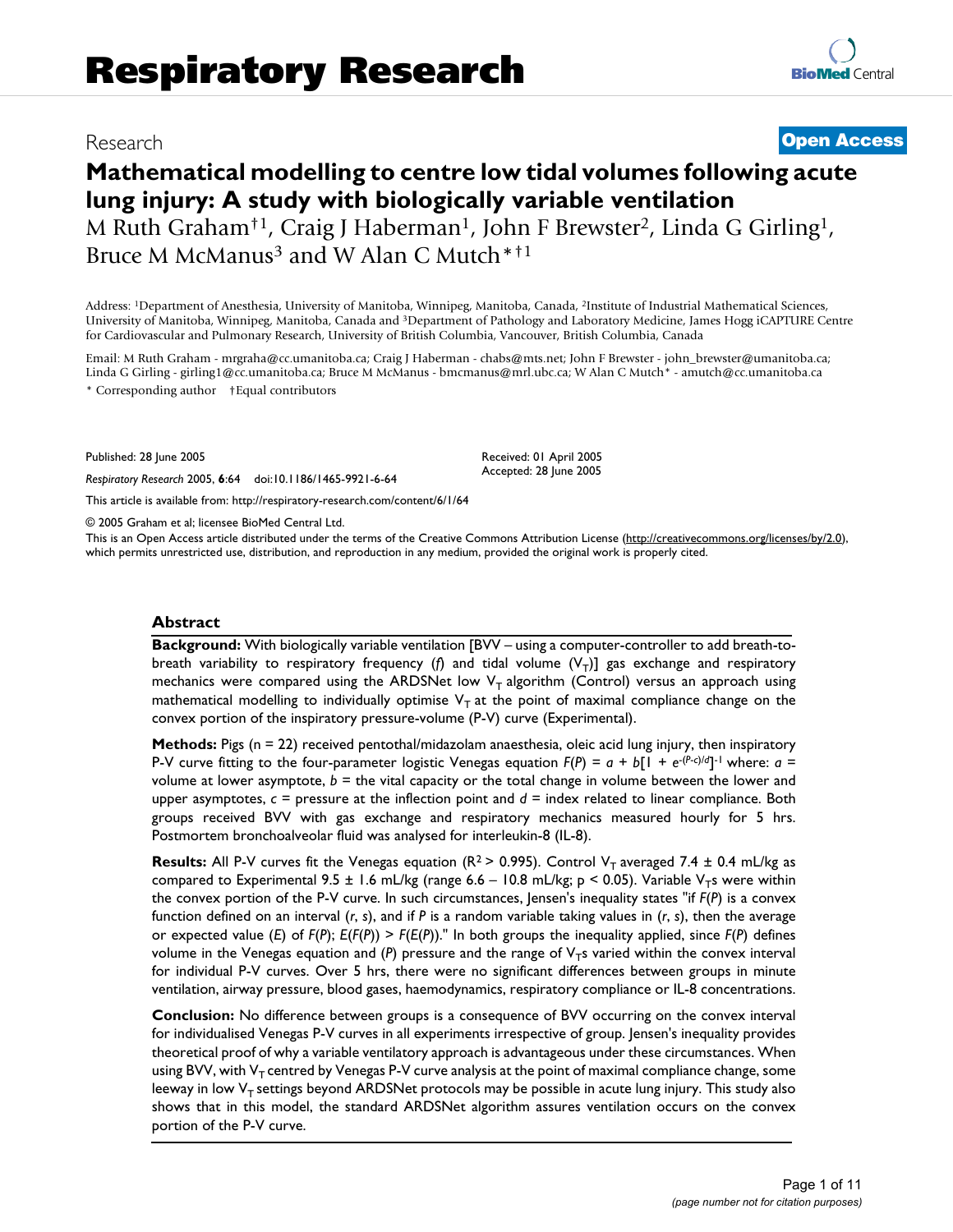# **Background**

Mathematical modelling has contributed to our understanding of lung mechanics and helped direct therapy in patients with acute respiratory distress syndrome (ARDS). Hickling [1,2] generated sigmoidal pressure-volume (P-V) curves based on a model where airway opening could occur over the entire inflation limb. Venegas and colleagues [3,4] devised a four-parameter logistic model to fit P-V inflation curves in patients with ARDS. In most instances, the Venegas equation fits static P-V data with great precision. Such modelling indicates that ventilation is limited to the convex portion of the static inflation curve when the low tidal volume  $(V_T)$  ARDSNet algorithm is utilised [5].

We have recently shown mathematically that if ventilation is occurring on the convex portion of the P-V curve, there is an advantage to adding noise to the end-inspiratory pressure signal [6,7]. Using a newer mode of mechanical ventilation – termed biologically variable ventilation (BVV) – noise is added to the end-inspiratory pressure signal [8]. As configured this noise can be shown to have fractal or 1/f characteristics [9]. This computer-controlled ventilator simulates breath-to-breath variation in respiratory frequency  $(f)$  and  $V_T$  that characterises normal spontaneous ventilation. The added noise results in greater mean  $V_T$  over time at the same mean driving pressure. This, perhaps counter-intuitive finding, can be deduced by applying Jensen's inequality – a simple probabilistic proof [7,10]. Jensen's inequality states that the average or expected value of a convex function over a random variable is greater than the value of that function at the average of the random variable. In mathematical terms in the notation of the Venegas equation, "if  $F(P) = V$  is a convex function defined on an interval (*r*, *s*), and if pressure (*P*) is a random variable taking values in (*r*, *s*), then the expected value  $(E)$  at  $F(P)$ ;  $E(F(P)) > F$  at the expected value of *P*; *F*(*E*(*P*))." Such conditions are met with BVV since noisy ventilation provides a series of individualised observations of pressure (*P*), that are transformed to volume *F*(*P*) as determined by Venegas curve fitting.

Jensen's inequality, thus, provides us with an important tool to determine if noise will be beneficial or not. Indirectly it also indicates where the noise will be most beneficial – when ventilation is centred at the point where the convexity is most pronounced – the point where the second derivative of the convex interval of the function is maximised. For the Venegas equation this occurs at the point of maximal compliance change: when *P* = *c* - 1.317*d* or when *V* = *a* + 0.211*b* [3,6].

Based on the above information, we designed an experiment to compare the presumed "mathematically optimised" point about which to centre noise (Experimental)

to an approach using the ARDSNet algorithm (Control). We presumed that the ARDSNet algorithm would also result in ventilation on the convex portion of the P-V curve, but advanced the hypothesis that by mathematical modelling individual P-V curves, we could find an optimised strategy for BVV that would result in discernable improvements over an approach using the ARDSNet algorithm alone with BVV. A porcine model of lung injury with oleic acid was studied. We compared gas exchange, respiratory mechanics and a single marker of inflammation over 5 hrs for the two approaches.

# **Methods**

## *Experimental preparation*

Twenty-eight pigs were studied following the Canadian Council on Animal Care Guidelines. The experimental preparation has been described previously [11]. Briefly, animals were ventilated initially with an Esprit® ventilator (Respironics Inc., Carlsbad, CA) using  $V_T = 12$  mL/kg,  $f =$ 20 bpm,  $F_1O_2$  0.5 and PEEP 4 cm  $H_2O$  during surgical placement of monitoring cannulae. Anaesthesia was maintained with an intravenous loading dose and continuous infusion of sodium thiopental/midazolam at 16/0.1 mg/kg/hr and paralysis with doxacurium infusion (1.5 –  $2$  mg/kg/hr).

## *Oleic Acid Lung Injury*

Baseline measurements were obtained and an infusion of oleic acid (BDH, Toronto, ON) started at 0.2 mL/kg/hr through a catheter, placed in the inferior vena cava, above the level of the diaphragm. The oleic acid infusion was continued until PaO<sub>2</sub> decreased to <80 mm Hg for two consecutive measurements, 5 min apart (20 – 45 min of infusion), and the volume noted. An additional 4 cm  $H_2O$ PEEP was then added (to a total of 8 cm  $H_2O$ ) and arterial blood gases were obtained at 10 and 15 min. The criterion for study inclusion was a PaO<sub>2</sub> > 80 mmHg and <200 mmHg on 8 cm  $H<sub>2</sub>O$  of PEEP. This was not considered to represent steady-state but was used as an index of adequate lung injury (PaO<sub>2</sub> < 80 mm Hg) as well as evidence for lung recruitability (80 <  $PaO<sub>2</sub>$  < 200 mm Hg). A continuous infusion of dopamine  $(5 - 10 \mu g/kg/min)$  was started with oleic acid infusion to maintain mean arterial pressure > 50 mmHg.

## *Static Pressure-Volume Curves*

Pressure-volume curves were generated for each animal after established lung injury.  $F_1O_2$  was increased to 1.0, PEEP decreased to 0 cm  $H_2O$ , and *f* was decreased to 10 bpm with an inspiratory hold of 2 sec, at a square-wave flow rate of 30 L/min. A sequence of  $V<sub>T</sub>s$  from 50 to 1200 mL was delivered and plateau pressure measured 1 sec after end inspiration. Preliminary trials yielded similar curves with  $V_T$  delivered in either random or ascending sequences, so the latter was used. The resulting P-V curve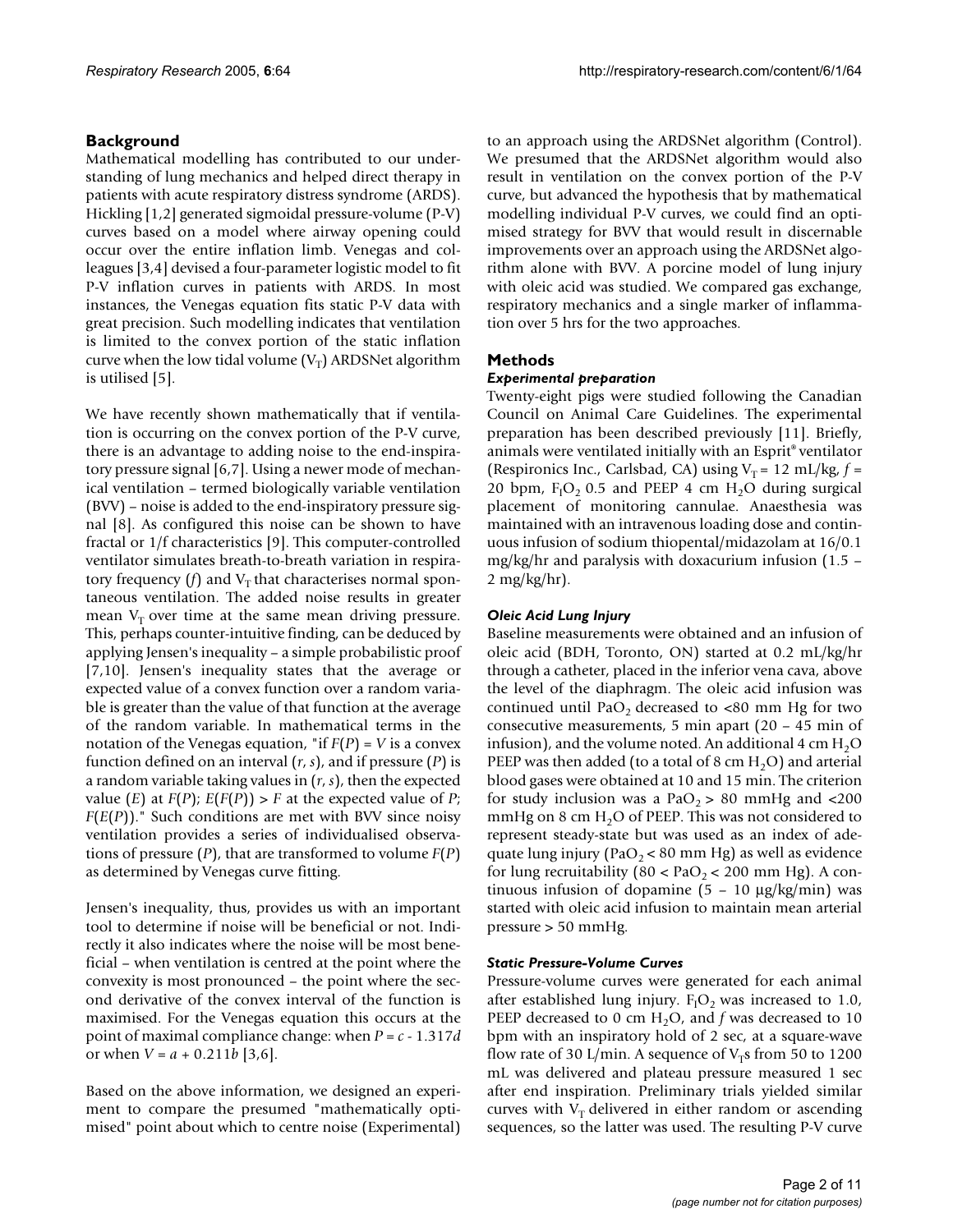

## **Figure 1**

**Delivery of Variable Tidal Volume**. The complete data set of delivered tidal volume  $(V_T)$  using BVV in one animal. There were 376 breaths in the file. Mean  $V<sub>T</sub>$  was set at 180 mL in this example.

was analysed using a non-linear regression curve-fitting program (NCSS 97) that performs a series of iterations. We used the four-parameter logistic equation derived by Venegas et al. [3] to curve fit:

$$
F(P) = a + b[1 + e^{-(P-c)/d}]^{-1}
$$

where:  $a$  = volume at the lower asymptote,  $b$  = the vital capacity or the total change in volume between the lower and upper asymptotes,  $c =$  pressure at the true inflection point and *d* = an index of the linear compliance for the curve. The maximal rate of change in compliance is the point where the second derivative is maximal: found at the point  $P = c - 1.317d$  or  $V = a + 0.211b$ .

## *Ventilation Protocol*

The animals were then randomised to BVV centred at  $V<sub>T</sub>$  of 7 mL/kg, (Control) or at the  $V<sub>T</sub>$  corresponding to the maximal rate of change in compliance from the P-V curve (Experimental) for 5 hrs. We used the computer-controller and software to generate the variable ventilatory pattern as previously described [11]. A representative variability file is shown in Figure 1.  $F_{I}O_{2}$  was set at 0.5 with PEEP 8 cm  $H_2O$ . Respiratory frequency was initially set at 25 bpm. We followed the ARDSNet algorithm for pH control – the base  $V<sub>T</sub>$  of 7 mL/kg in the Control group is greater than the 6 mL/kg seen in human studies due, in part, to dead space associated with in-line breathing circuit measurement devices. If pH fell below 7.2, *f* was incrementally increased by 5 bpm up to a maximum of 35 bpm. If respiratory acidosis persisted,  $V_T$  could be adjusted in increments of 0.5 mL/kg to a maximum of 8 mL/kg. Haemodynamics, airway pressures, arterial and venous blood gases and static compliance were determined at baseline, after oleic acid, after generation of the P-V curve and then hourly for 5 hrs.

## *Bronchoalveolar Fluid Cytokines and Wet/Dry Weight Ratios*

Bronchoalveolar fluid aspirates were obtained immediately post-mortem. These samples were frozen and kept at -80°C until analysis. Analyses were made in duplicate to determine the concentrations of IL-8 by sandwich ELISA. A species-specific assay was used (IL-8, Medicorp KSC0082, detection limit 10 pg/mL). ELISA plates were incubated at 4°C overnight with 50 µL per well with 1 mg/mL of anti-IL-8. Plates were washed 4 times and nonspecific binding was blocked with 200 µL of phosphatebuffered saline (PBS) with 2% bovine serum albumin (BSA) per well for 90 min. Diluted cell-free supernatants (50 µL) were added and incubated for 3 hr. A volume of 50 µL (1 mg/mL) of biotinylated antibody was added and incubated for 60 min. Subsequently, avidin peroxidase conjugate was added (Bio-Rad Laboratories) followed by chromogen substrate (ortho-phenylenediamine [OPD], Dako). Plates were read at 490 nm using an ELISA reader (Rainbow Reader, SLT Lab Instruments). The analysis of aspirates was done in a blinded fashion at the James Hogg iCAPTURE Centre for Cardiovascular and Pulmonary Research, University of British Columbia.

## *Statistical Analysis*

Data were analysed by repeated measures analysis of variance (ANOVA) as previously described. The group  $\times$  time interactions were considered significant when  $p < 0.05$ . Least squares means test matrices were generated for posthoc comparisons and Bonferroni's correction applied for multiple comparisons within groups. Single between group comparisons were by unpaired t-test;  $p < 0.05$  considered significant.

## **Results**

Four pigs died after generation of the P-V curve or within one hr of initiation of mechanical ventilation due to profound hypoxaemia and were excluded from analysis. Two pigs were excluded prior to randomisation for failure to meet blood gas criteria leaving 22 animals that completed the protocol, 11 in each group. There were no differences in body weight, volume of oleic acid infused, or dopamine dose administered between groups.

## *Venegas Equation Curve Fitting*

All curves fit the Venegas equation with  $R^2 > 0.995$ . The derived Venegas parameters for all animals are shown in Table 1. In the Control group, average  $V_T$  was 7.4  $\pm$  0.4 mL/kg. This was higher than the 7 mL/kg target due to increased  $V_T$  in 6 of 11 animals to control pH following oleic acid injury as per the ARDSNet algorithm. In the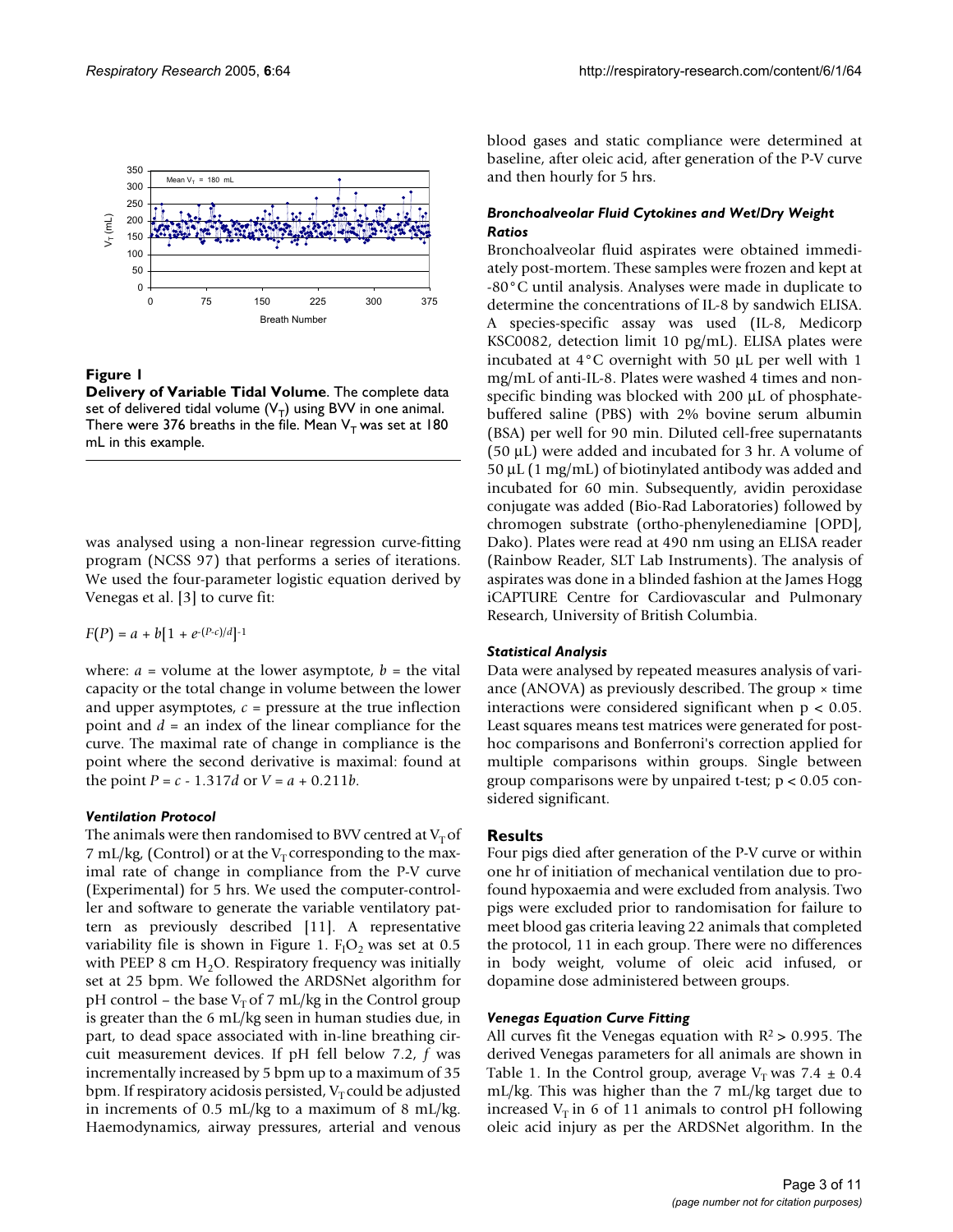#### **Table 1: Venegas Parameters**

|                | <b>CONTROL GROUP</b> |        |            |      |                              |                               |                                           | <b>EXPERIMENTAL GROUP</b> |          |        |      |      |                               |                               |                                           |
|----------------|----------------------|--------|------------|------|------------------------------|-------------------------------|-------------------------------------------|---------------------------|----------|--------|------|------|-------------------------------|-------------------------------|-------------------------------------------|
|                | Venegas Parameters   |        |            |      |                              |                               |                                           | Venegas Parameters        |          |        |      |      |                               |                               |                                           |
|                | a                    | b      | $\epsilon$ | d    | V at c-<br>1.317d<br>(mL/kg) | $V_T$<br>delivered<br>(mL/kg) | P at c-<br>1.317d<br>(cmH <sub>2</sub> O) |                           | a        | ь      | C    | d    | V at c-<br>1.317d<br>(mLl/kg) | $V_T$<br>delivered<br>(mL/kg) | P at c-<br>1.317d<br>(cmH <sub>2</sub> O) |
|                | $-38.6$              | 1165   | 22.9       | 6.8  | 8                            | 7.5                           | 4                                         |                           | $-223.3$ | 2332.3 | 35.3 | 15.8 | 10.2                          | 10.1                          | 14.5                                      |
| $\overline{2}$ | $-213.6$             | 1562.9 | 28.5       | 15.3 | 4.5                          | 8                             | 8.4                                       | 2                         | $-97.9$  | 1652   | 30.7 | 11.9 | 10.5                          | 9.7                           | 15                                        |
| 3              | $-41.8$              | 1472.3 | 26.2       | 9    | 11.7                         | 6.6                           | 14.5                                      | 3                         | $-151.8$ | 1461.8 | 25.4 | 11.3 | 7.1                           | 7.1                           | 10.5                                      |
| 4              | $-98.7$              | 1600   | 25.8       | 7.9  | 9.6                          | 7.1                           | 15.4                                      | 4                         | $-116.5$ | 1645.5 | 26.4 | 9.8  | 10                            | 10.9                          | 13.5                                      |
| 5              | $-25.1$              | 1292.2 | 29.2       | 7.9  | 9.2                          | 7.2                           | 18.7                                      | 5                         | $-46.5$  | 1303.4 | 24.1 | 6.4  | 8.2                           | 7.9                           | 15.7                                      |
| 6              | $-168$               | 1152.3 | 27.9       | 12.1 | 3.3                          | 7.7                           | 12.1                                      | 6                         | $-72.1$  | 1400.4 | 31.5 | 9.4  | 10.2                          | 11.3                          | 19.1                                      |
| 7              | $-54$                | 1232.8 | 31.9       | 8.4  | 8.6                          | 7.7                           | 20.8                                      | 7                         | $-0.38$  | 1159.6 | 31.4 | 8.1  | 9.4                           | 9.8                           | 20.7                                      |
| 8              | $-223.9$             | 2295.2 | 34.5       | 15.4 | 10.4                         | 7.5                           | 14.3                                      | 8                         | $-51$    | 1573.6 | 25.8 | 8.7  | 10.8                          | $\mathbf{H}$                  | 14.3                                      |
| 9              | 10.8                 | 1087.4 | 27.4       | 6.2  | 10.9                         | 7.2                           | 19.2                                      | 9                         | $-23.3$  | 1319.6 | 24.5 | 6.2  | 10.2                          | 10.5                          | 16.3                                      |
| 10             | $-64.5$              | 1837.8 | 34.4       | 10.9 | 13.5                         | 7.2                           | 20                                        | 10                        | $-16.6$  | 1163.4 | 29.5 | 9.4  | 8.9                           | 9.4                           | 17.1                                      |
| $\mathbf{H}$   | $-46.7$              | 1563.2 | 25.8       | 8.7  | 10.1                         | 7.5                           | 14.4                                      | П                         | $-62.2$  | 1015.2 | 31.1 | 7.8  | 6.1                           | 6.6                           | 20.9                                      |
| <b>MEAN</b>    | $-87.6$              | 1478.3 | 28.6       | 9.9  | 9.1                          | 7.4                           | 15.6                                      | <b>MEAN</b>               | $-78.3$  | 1457.0 | 28.7 | 9.5  | 9.2                           | 9.5                           | 16.1                                      |
| SD             | 79.0                 | 357.5  | 3.7        | 3.2  | 3.0                          | 0.4                           | 3.7                                       | <b>SD</b>                 | 65.7     | 356.2  | 3.6  | 2.7  | 1.5                           | 1.6                           | 3.2                                       |



## **Figure 2**

**Mathematically Calculated versus Algorithm Low Tidal Volume**.  $V_T$  calculated from the point of maximal compliance change (*c* - 1.317*d*) on the P-V curve for all animals (left hand points) as compared to Control group (ARD-SNet algorithm) low  $V_T$  (right hand points). Mean  $V_T$  of each group given by large open square, connected by the dotted line.

Experimental group average  $V_T$ , optimised to the point of maximal compliance change, was  $9.5 \pm 1.6$  mL/kg, significantly higher than in the Control group ( $p < 0.05$ ). In the Experimental group, the average 95% margin of error for the target  $V_T$  was 1.06 mL/kg. Of the 11 animals in this group, 10 had  $V_T$  values higher than the ARDSNet protocol, and 9 of the associated 95% confidence intervals did not contain 7.0 mL/kg. One animal had a target  $V<sub>T</sub>$  below 7.0 mL/kg, although the associated confidence interval contained 7.0 mL/kg. Combining all 22 animals as one group, values for  $V<sub>T</sub>$  calculated from the Venegas equation at *P* = *c* - 1.317*d* or *V* = *a* + 0.211*b* varied from a low of 3.3 mL/kg to a high of 13.5 mL/kg (Figure 2). This targeted  $V_T$ was greater than 7 mL/kg in 18/22 animals. In the Experimental group alone, the range of individualized  $V<sub>T</sub>$ s was 6.6 -10.8 mL/kg. The corresponding Paw at the point *c* - 1.317*d* for each animal is also shown in Table 1. The range of Paw at this point showed substantial inter-animal variability ranging from 8.4 to 20.8 cm  $H_2O$ , with a mean of  $15.9 \pm 3.4 \text{ cm H}_2\text{O}$  overall.

A representative P-V curve is shown in Figure 3, corresponding to animal 9 in the Experimental group. For this animal, the estimated parameters in the Venegas model were given by *a* = -23.3 mL, *b* = 1319.6 mL, *c* = 24.5 cm H<sub>2</sub>O, and  $d = 6.2$  cm H<sub>2</sub>O. The data were collected over a wide range of pressures and volumes, and the model provided a good fit to the data ( $R^2$  = 0.996). The mean volume at the point of maximal compliance change was estimated to be  $V_T = (a + 0.211b)/w = 10.2 \text{ mL/kg}$ , (weight = 25 kg). The associated 95% margin of error was 0.54 mL/kg, derived from the estimated variance-covariance matrix for the calculated parameters. Thus the 95% confi-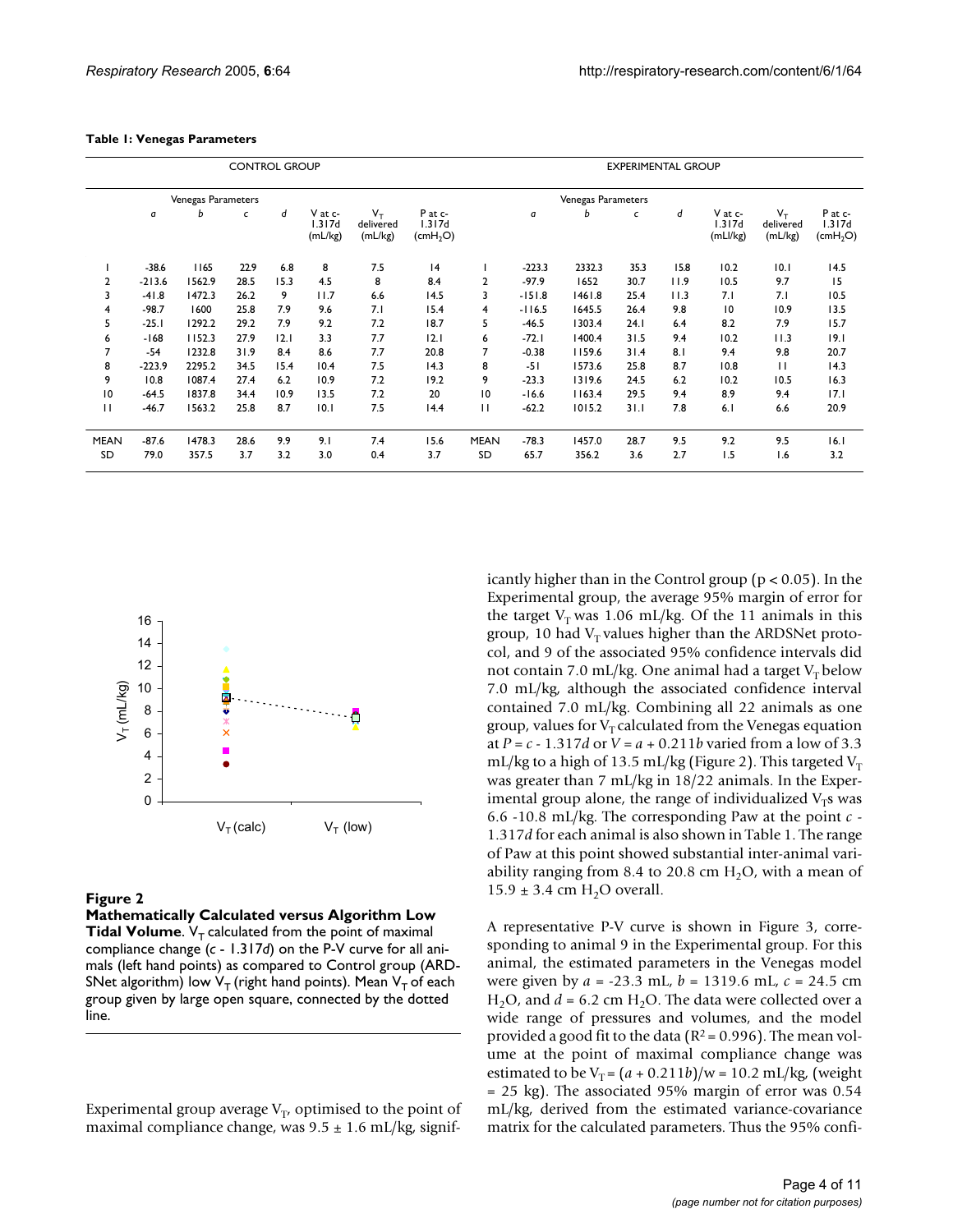

#### **Figure 3**

#### **Representative Pressure-Volume Curve Fit to the**

**Venegas Equation**. Representative P-V curve generated at zero end expiratory pressure in a single animal in the Experimental group. Dots are individual data points. The line represents the Venegas equation derived P-V curve. The Venegas parameters *a*, *c* and *b* are labelled, as well as the volume at the point of maximal compliance change  $(P = c - 1.317d)$  and the volume equivalent to 7 mL/kg in this animal. See text for further explanation.



#### Figure 4

**Frequency Distribution Curves for Tidal Volume for the Two Groups.** Frequency distribution curves of  $V<sub>T</sub>$  for each group calculated in bins of 0.5 mL/kg. The  $V<sub>T</sub>$  bins are represented on the x-axis and the percentage of all  $V<sub>T</sub>$ s from each group in each bin is represented on the y-axis. Control = solid diamonds. Experimental = open squares.

dence interval for this volume was 9.7 to 10.8 mL/kg, which, in this example, does not encompass the 7.0 mL/ kg  $V_T$  of the Control group.

#### *Variability Frequency Distribution*

The variability file for BVV introduced a coefficient of variation in  $V_T$  of 15%. This translated into overall fluctuations in V<sub>T</sub> between 4.1 – 11.1 mL/kg in the Control group and 3.4 – 16.8 mL/kg in the Experimental group. Figure 4 shows the frequency distribution of  $V_Ts$  for each group calculated in bins of 0.5 mL/kg. A broader distribution was present in the Experimental group due to the greater range of initial centring  $V_Ts$  (6.6 – 11.3 mL/kg vs. 6.6 – 8 mL/kg) but it is evident that the addition of a variable ventilation pattern to both groups results in substantial  $V_T$  overlap between groups.

#### *Minute Ventilation and Airway Pressures*

Equivalent minute ventilation was maintained in both groups at all times. This required a statistically significant increase in  $f$  to  $30 \pm 5$  bpm in the Control group compared to  $25 \pm 6$  bpm (p < 0.05) in the Experimental group from hr 1 to hr 5 (Figure [5\)](#page-5-0). Peak and mean Paw increased to a similar extent after oleic acid infusion in both groups. Peak Paw was modestly, but not significantly, higher in the Experimental group compared to Control (25.0 and 25.9 cm  $H_2O$  at 1 and 5 hrs respectively vs. 23.2 and 22.2 cm  $H_2O$  at analogous time periods in Control) (Figure [6\)](#page-5-1). Mean Paw was approximately 7.5 cm  $H_2O$  at baseline and increased to 12.5 cm  $H_2O$  after oleic acid, not different between groups at any time-period.

In each animal, plateau pressure was determined by clamping the expiratory line for 12 – 18 individual breaths over the five hr period. Using this technique, plateau pressures were well within the "safe" range of <30 cm  $H_2O$  in both groups: 22.3  $\pm$  3.7 vs. 24.5  $\pm$  4.7 cm H<sub>2</sub>O in the Control and Experimental groups respectively. Even mean peak airway pressures were below this theoretical upper limit (Figure [6\)](#page-5-1). As well, plateau pressures were below the calculated value for the true inflection point *c* (mean value 28.6  $\pm$  3.7 cm H<sub>2</sub>O and 28.7  $\pm$  3.6 cm H<sub>2</sub>O in the Control and Experimental groups respectively), except for a single measurement in each 376-breath cycle of the program file (see Figure 1 for demonstration of the largest  $V_T$ ).

#### *Respiratory Gases and Mechanics*

Data are shown in Table [2](#page-6-0). Similar changes in arterial blood gases occurred with oleic acid administration in each group.  $PaO<sub>2</sub>$  decreased from approximately 250 mmHg to approximately 100 mmHg with oleic acid infusion in both groups, then it increased over 5 hrs to a mean of greater than 150 mmHg with no differences between groups. Following oleic acid injury, the  $PaCO<sub>2</sub>$  increased significantly in both groups and remained elevated with no between group differences. Mixed venous  $O_2$  (PvO<sub>2</sub>) decreased with oleic acid injury and remained depressed over the duration of the experiment in both groups. Arte-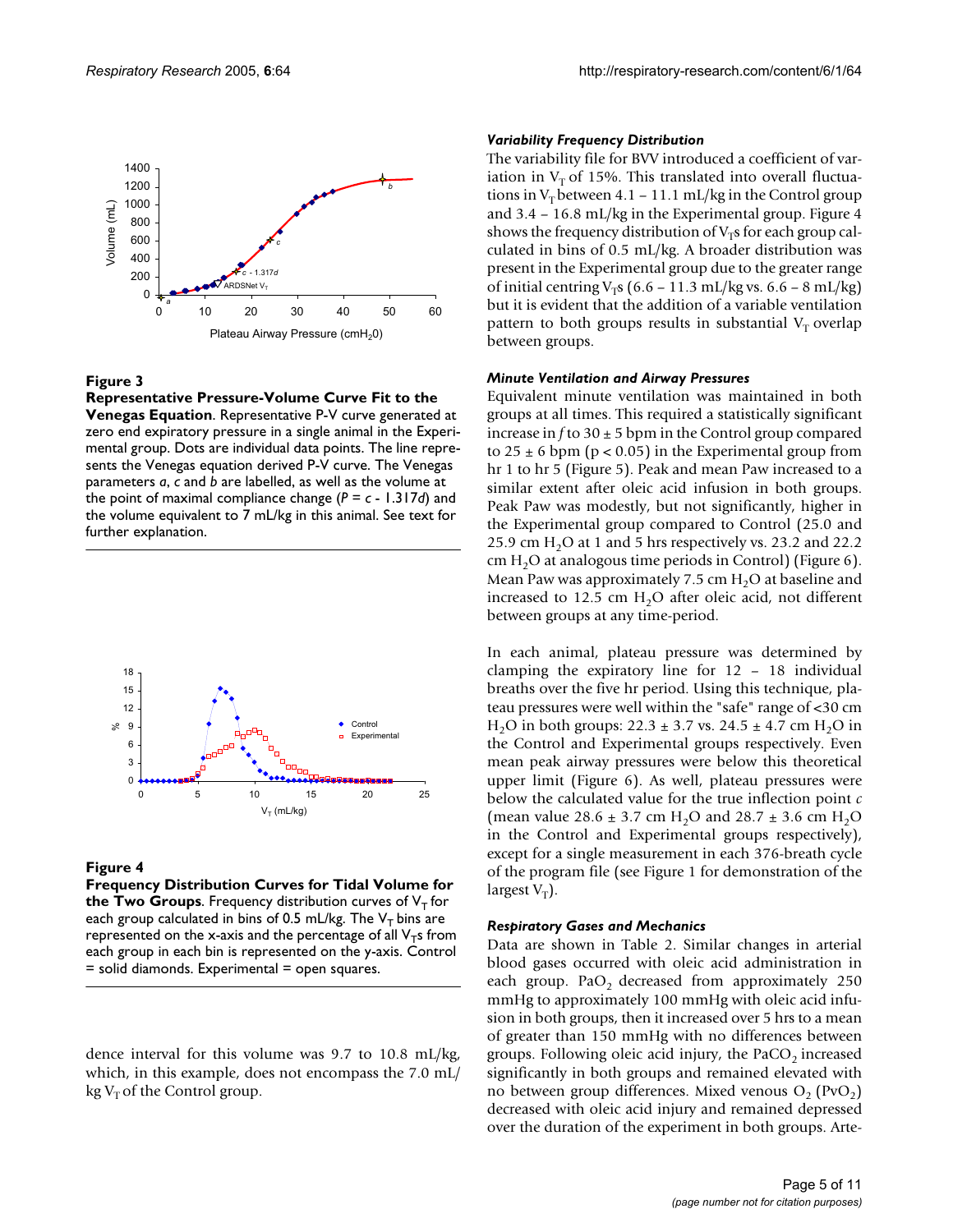<span id="page-5-0"></span>

## **Figure 5**

**Ventilation Parameter for the Control and Experimental Groups**. Mean values of  $V_T$ , *f*, and minute ventilation  $(V_F)$  for Control (diamond symbol) and Experimental groups (square symbol) at each time period. Bars represent standard deviation. \* p < 0.05 between groups at specified time periods.

<span id="page-5-1"></span>

## **Figure 6**

**Mean Peak and Mean Airway Pressure for the Two Groups**. Mean values for peak and mean Paw for Control (diamond) and Experimental (square) groups at each time period. Bars represent standard deviation. \*p < 0.05 following oleic acid.

rial pH fell from 7.4 at control to 7.3 after P-V curve determination in both groups, associated with the respiratory acidosis. After 1 hr of ventilation, with adjustments in *f* and  $V_T$ , PaCO<sub>2</sub> showed evidence of normalisation and pH improved in both groups for the duration of the study. Respiratory system compliance (Crs) decreased significantly with oleic acid administration and decreased further after P-V curve analysis, with no difference between groups and no group × time interaction.

## *Haemodynamic Data*

Results are shown in Table [3](#page-7-0). Mean arterial pressure (MAP) did not differ between groups at any time period. With P-V curve generation, mean pulmonary artery pressure (MPAP) increased over baseline but returned towards baseline values at end experiment in both groups. Pulmonary artery occlusion pressure (PAOP) did not differ between groups at any time-period. Pulmonary vascular resistance (PVR) essentially tripled with oleic acid injury and following generation of the P-V curve with some return towards normal over time in both groups. Cardiac output (CO) decreased significantly with oleic acid injury and remained depressed in both groups for the duration of the experiment.

#### *Bronchoalveolar Fluid Inflammatory Mediators*

The average concentration of IL-8 in tracheal aspirate was 5510  $\pm$  2540 pg/mL in the Control group versus 6500  $\pm$ 2440 pg/mL in the Experimental group, not different between groups by unpaired t-test (t statistic  $= -0.866$ ,  $p =$ 0.397).

## **Discussion**

With BVV, when "mathematically optimising"  $V_T$  to the point of maximal compliance change on the convex portion of the P-V curve, no statistical improvement over the ARDSNet algorithm for  $V_T$  selection was seen for oxygenation, respiratory mechanics or inflammatory cytokines in this animal model of ARDS. With either approach, acceptable gas exchange was maintained over 5 hrs and no significant differences in ventilating pressures, respiratory mechanics, dead space, shunt fraction or IL-8 cytokine levels were seen. We did not include a group with low  $V_T$  in control mode as a previous study demonstrated significant advantages with BVV, both using the ARDSNet protocol [12]. Four mechanisms have been invoked to account for these advantages: i) stochastic resonance (noise enhancement of an input signal) [13], ii) Jensen's inequality [6], iii) increased surfactant [14] and iv) enhanced respiratory sinus arrhythmia[9]. The goal of the present study was therefore, not to examine BVV mechanistically, but to determine if the benefits seen previously with BVV could be optimised based on fitting the Venegas equation to individual P-V curves and then determining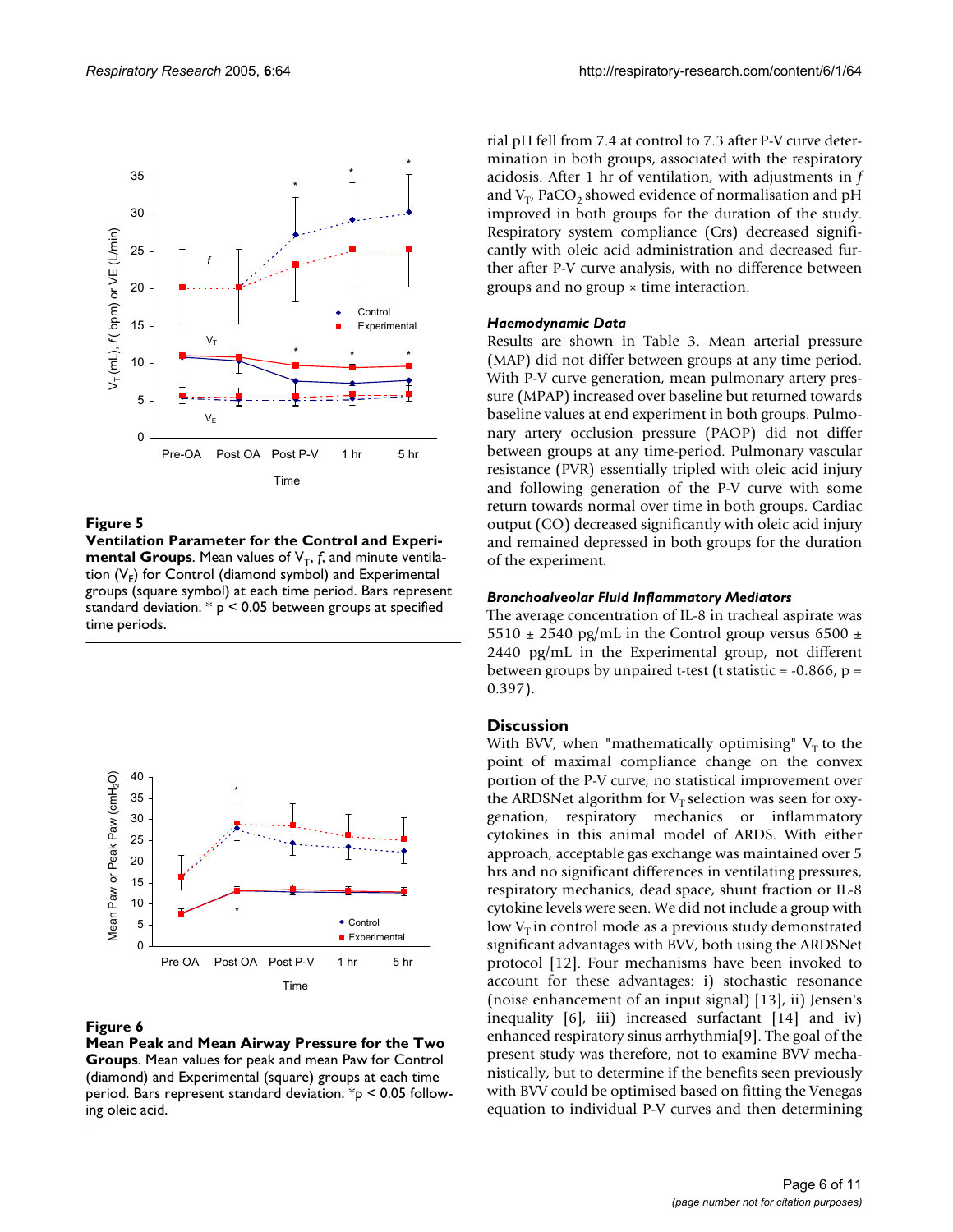<span id="page-6-0"></span>

|                           | Pre OA              | Post OA         | Post PV Curve   | $l$ hr          | 5 <sub>hr</sub> |
|---------------------------|---------------------|-----------------|-----------------|-----------------|-----------------|
| PaO <sub>2</sub>          |                     |                 |                 |                 |                 |
| Control Group             | $265 \pm 23$ *      | $101 \pm 15$    | $113 \pm 9$     | $147 \pm 46$ *  | $176 \pm 36$ *  |
| <b>Experimental Group</b> | $267 \pm 19$ *      | $89 \pm 16$     | $100 \pm 45$    | $139 \pm 59$ *  | $163 \pm 62$ *  |
| PaCO <sub>2</sub>         |                     |                 |                 |                 |                 |
| Control Group             | $38 \pm 4*$         | $48 \pm 5$      | $56 \pm 9$      | $57 \pm 7$      | $51 \pm 5$      |
| <b>Experimental Group</b> | $38 \pm 2$ *        | $48 \pm 7$      | $53 \pm 10$     | $54 \pm 21$     | $49 \pm 12$     |
| PvO <sub>2</sub>          |                     |                 |                 |                 |                 |
| Control Group             | $43 \pm 4$ *        | $35 \pm 3$      | $38 \pm 2$      | $37 + 5$        | $35 \pm 4$      |
| <b>Experimental Group</b> | $48 \pm 5$ *        | $38 \pm 5$      | $37 + 5$        | $39 \pm 7$      | $36 \pm 6$      |
| pHa                       |                     |                 |                 |                 |                 |
| Control Group             | 7.45 $\pm$ 0.04 $*$ | $7.34 \pm 0.04$ | $7.30 \pm 0.07$ | $7.29 \pm 0.06$ | $7.35 \pm 0.04$ |
| <b>Experimental Group</b> | $7.45 \pm 0.03$ *   | $7.33 \pm 0.04$ | $7.30 \pm 0.08$ | $7.30 \pm 0.08$ | $7.35 \pm 0.07$ |
| Crs                       |                     |                 |                 |                 |                 |
| Control Group             | $1.15 \pm 0.17$ *   | $0.66 \pm 0.12$ | $0.58 \pm 0.12$ | $0.55 \pm 0.13$ | $0.61 \pm 0.11$ |
| <b>Experimental Group</b> | $1.11 \pm 0.17$ *   | $0.70 \pm 0.22$ | $0.58 \pm 0.17$ | $0.60 \pm 0.16$ | $0.68 \pm 0.18$ |

 $PaO<sub>2</sub>$  = Arterial Partial Pressure  $O<sub>2</sub>$  (mmHg)

PaCO<sub>2</sub> = Arterial Partial Pressure CO<sub>2</sub> (mmHg)

 $PvO<sub>2</sub>$  = Mixed Venous Partial Pressure  $O<sub>2</sub>$  (mmHg)

pHa = Arterial pH

 $Crs =$  Compliance  $L/cmH<sub>2</sub>O$ \* p < .05 Within Groups vs Post PV Curve

Control Group n = 11 Mean ± SD

Experimental Group n = 11 Mean ± SD

the ideal point on the convex portion of the curve about which to ventilate.

Using the "mathematically optimised" approach yielded mean  $V_Ts$  that were higher than the ARDSNet algorithm (see Figure 2). The majority of calculated  $V_T$ s were between 8 and 10 ml/kg, and both Control and Experimental  $V_Ts$  were within the convexity of their individualised P-V curves. By ventilating with BVV in both groups, which introduced a coefficient of variation in  $V_T$ of 15%, a substantial overlap of delivered  $V_T$  was seen – apparent in the frequency distributions of  $V_T$  (see Figure 4). We could not know *a priori* what  $V_T$  calculated at the point *P* = *c* - 1.317*d* or *V* = *a* + 0.211*b* would be relative to Control  $V_T$  but their proximity, coupled with the extensive overlap due to the addition of BVV, contributed to the lack of discernable difference between groups.

The average "mathematically optimised"  $V_T$  is marginally higher than that currently recommended by proponents of low  $V_T$  ventilation. However, this  $V_T$  is within the range chosen by most intensive care units managing ARDS patients worldwide [15] as well as the  $V_T$  selected for the control arm of the three clinical trials showing no benefit from V<sub>T</sub> reduction (Control V<sub>T</sub> = 10.8, 10.3 and 10.2 mL/

kg) [16-18]. The highest derived  $V_T$  from Venegas curve fitting (13.5 ml/kg) approached what some clinicians may consider unsafe in ARDS patients using conventional ventilation [19]. However, use of higher  $V<sub>T</sub>s$  in combination with BVV did not significantly increase airway pressures or IL-8 concentrations compared to Control and minute ventilation could be maintained at lower *f*. Lower *f* may ameliorate gas trapping that has been demonstrated in ARDS patients ventilated at *f* greater than 30 bpm [20]. Although unable to demonstrate an advantage by "mathematically optimising"  $V_T$  in the Experimental group, knowledge of the point of maximal compliance in combination with BVV may provide greater flexibility in choosing ventilator settings in individual patients, permitting a higher  $V_T$ / lower *f* combination while maintaining acceptable airway pressures.

Noisy ventilation can demonstrate Jensen's inequality in two ways. Experiments have shown that with BVV, expected mean  $V_T$  is greater at the same mean Paw [21] or, conversely, that expected Paw is lower at the same mean  $V_T$ [12]. That is, the noise can be introduced in either pressure or volume. In the latter case, the concavity of the inverse function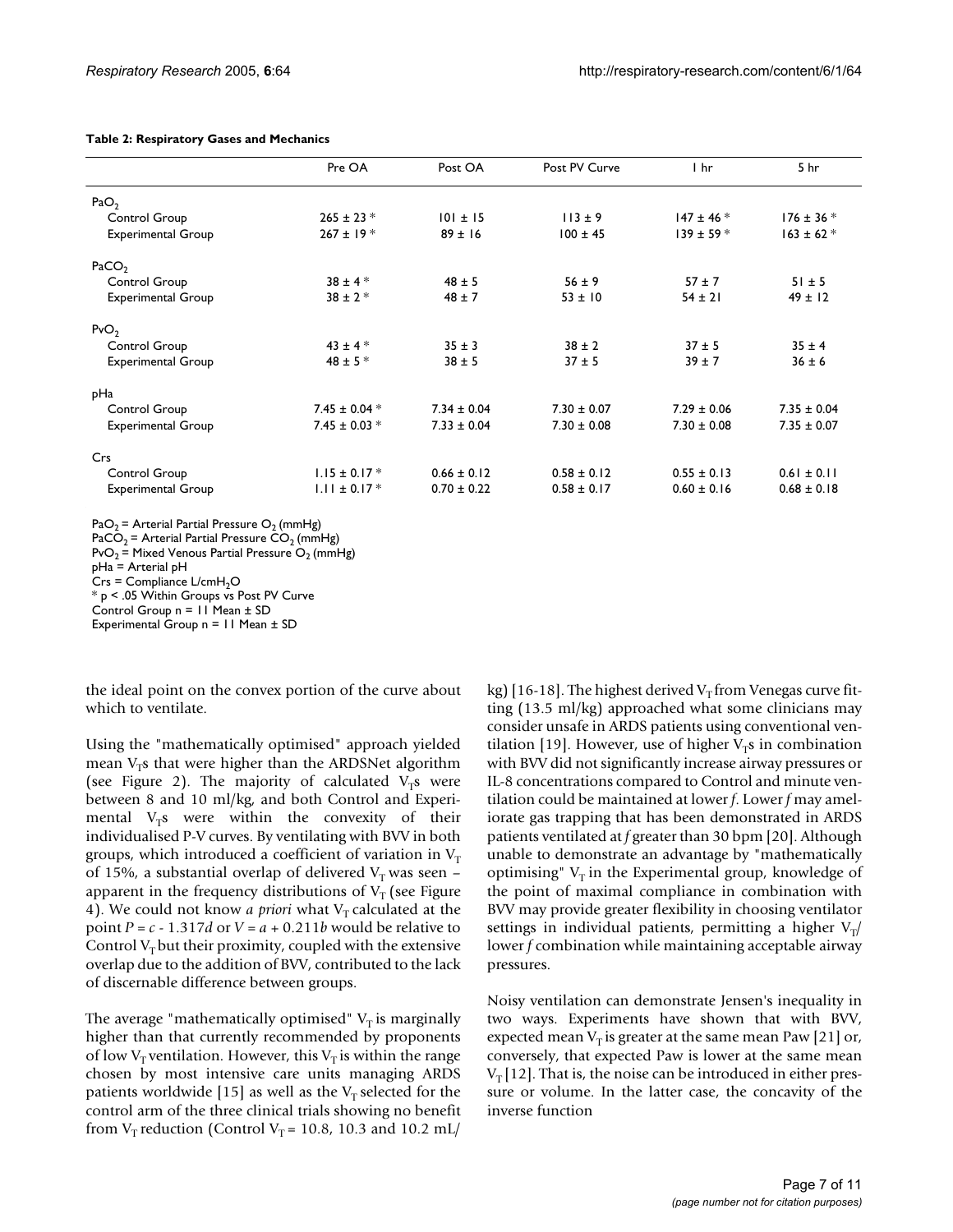#### <span id="page-7-0"></span>**Table 3: Haemodynamic Data**

|                           | Pre OA          | Post OA        | Post PV Curve  | $l$ hr         | 5 <sub>hr</sub> |
|---------------------------|-----------------|----------------|----------------|----------------|-----------------|
| <b>MAP</b>                |                 |                |                |                |                 |
| Control Group             | $108 \pm 17$    | $101 \pm 11$   | $111 \pm 19$   | $114 \pm 21$   | $99 \pm 29$     |
| <b>Experimental Group</b> | $119 \pm 15$    | $108 \pm 25$   | $122 \pm 27$   | $122 \pm 25$   | $104 \pm 24$    |
| <b>MPAP</b>               |                 |                |                |                |                 |
| Control Group             | $24 \pm 9$ *    | $35 \pm 6$     | $36 \pm 8$     | $32 \pm 5$     | $28 \pm 3$ *    |
| <b>Experimental Group</b> | $23 \pm 5$ *    | $35 \pm 6$     | $34 \pm 7$     | $33 \pm 7$     | $29 \pm 7*$     |
| <b>PAOP</b>               |                 |                |                |                |                 |
| Control Group             | $9.3 \pm 1.5$   | $10.5 \pm 1.9$ | $9.9 \pm 1.1$  | $9.9 \pm 1.3$  | $9.6 \pm 1.5$   |
| <b>Experimental Group</b> | $10.0 \pm 1.7$  | $10.6 \pm 1.4$ | $11.0 \pm 1.5$ | $10.8 \pm 1.5$ | $11.1 \pm 1.5$  |
| <b>PVR</b>                |                 |                |                |                |                 |
| Control Group             | $4.3 \pm 2.6$ * | $11.1 \pm 4.0$ | $12.4 \pm 6.0$ | $12.3 \pm 4.6$ | $8.5 \pm 2.8$ * |
| <b>Experimental Group</b> | $3.2 \pm 1.5$ * | $8.6 \pm 2.0$  | $8.8 \pm 3.0$  | $9.8 \pm 3.1$  | $7.6 \pm 3.0$ * |
| CO                        |                 |                |                |                |                 |
| Control Group             | $3.5 \pm 0.7$ * | $2.3 \pm 0.5$  | $2.3 \pm 0.6$  | $2.0 \pm 0.5$  | $2.2 \pm 0.6$   |
| <b>Experimental Group</b> | $4.2 \pm 0.8$ * | $2.9 \pm 0.5$  | $2.8 \pm 0.6$  | $2.5 \pm 0.5$  | $2.4 \pm 0.5$   |

MAP = Mean Arterial Pressure (mmHg)

MPAP = Mean Pulmonary Arterial Pressure (mmHg)

PAOP = Pulmonary Artery Occlusion Pressure (mmHg)

PVR = Pulmonary Vascular Resistance (mmHg·L·min-1)

CO = Cardiac Output (L/min)

\* p < .05 Within Groups vs Post PV Curve Control Group n = 11 Mean ± SD

Experimental Group n = 11 Mean ± S.D.

$$
G(V) = P = c + d * ln\left(\frac{v - a}{a + b - v}\right)
$$

is being exploited in the region of low volumes. Thus, a lower expected plateau pressure for a given mean  $V<sub>T</sub>$  with BVV is also a consequence of Jensen's inequality.

Current recommendations to limit ventilator induced lung injury (VILI) include a combination of low  $V_T$  and adequate PEEP to maintain an open lung with plateau pressures below 30 cm  $H_2O$ . The plateau pressures over the course of this experiment, determined by clamping the expiratory line in 12 – 18 individual breaths per experiment, were well within the "safe" range in both groups:  $22.3 \pm 3.7$  vs.  $24.5 \pm 4.7$  cm H<sub>2</sub>O in the Control and Experimental groups respectively. Plateau pressures were also below the calculated value for the true inflection point *c* on the Venegas curve (mean value  $28.6 \pm 3.7$  cm  $H_2O$  and 28.7  $\pm$  3.6 cm  $H_2O$  in the Control and Experimental groups respectively). Even mean peak airway pressures were below this theoretical upper limit (Figure [6\)](#page-5-1). In each experiment, a single breath exceeded point *c* (the upper bound for the convexity of the P-V curve). The average  $V<sub>T</sub>$  of this single largest breath delivered once in the file of 376 breaths (Figure 1) for the Experimental group was

 $426 \pm 79$  mL associated with a peak Paw of  $42 \pm 9$  cm H<sub>2</sub>O at PEEP  $8 \text{ cm } H_2O$ .

Brower et al. [22] recently re-analysed the ARDSNet data by quartiles for plateau pressure and found that  $V<sub>T</sub>$  reduction was associated with reduced mortality in all patients, including those with plateau pressures less than 32 cm  $H<sub>2</sub>O$ . These authors contend that there is no "safe" level of plateau pressure in acute lung injury and the lowest  $V_T$  and plateau pressure compatible with acceptable gas exchange should be a goal. If this is borne out, then application of a variable ventilator pattern, which has consistently resulted in improved gas exchange and respiratory mechanics at airway pressures that were equivalent to or lower than those obtained during conventional ventilation, in combination with the lowest  $V_T$ , may be beneficial.

The risk of strict adherence to low  $V_T$  with conventional ventilation is alveolar derecruitment and reduced  $PaO<sub>2</sub>$ and SaO<sub>2</sub>. While low V<sub>T</sub> strategies have been embraced, recent work indicates that survival from ARDS may be complicated by neurocognitive decline correlated to hypoxaemic periods during mechanical ventilation [23,24]. Richard et al. [25] advocate recruitment manoeuvres or increasing PEEP as alternative strategies to counter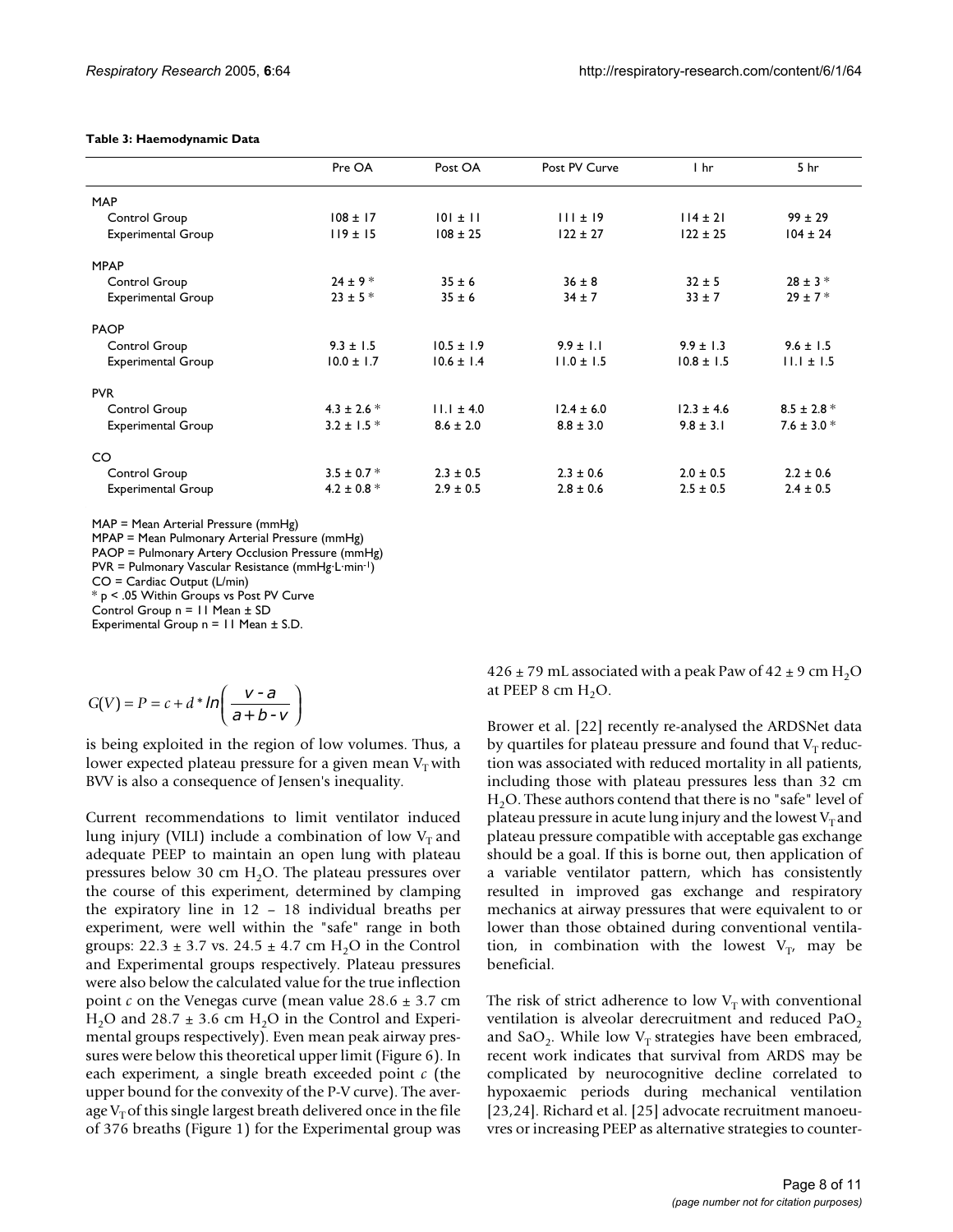act low  $V_T$  derecruitment. But recruitment manoeuvres did not show a sustained benefit for gas exchange in the ARD-SNet trial [26] and increasing PEEP alone may be problematic. We have recently demonstrated that BVV is superior to an established recruitment manoeuvre to improve oxygenation in this animal model [8]. Martynowicz et al. [27], using parenchymal markers in an oleic acid injury model have demonstrated that PEEP restores airspace volume only at pressures that result in a universal increase in parenchymal stress. Eisner et al. [28] showed that the risk of barotrauma increased 1.67 fold for each 5 cm increment in PEEP and Esteban et al. [15] determined that increasing PEEP was an independent factor associated with mortality during mechanical ventilation.

A recent multi-centre trial has demonstrated no difference in patient outcome for low (8.3 cm  $H_2O$ ) versus high (13.2 cm  $H_2O$ ) levels of PEEP [29,30]. Since PEEP greater than 8 cm  $H_{2O}$  is not beneficial to outcome, application of a variable signal to the ventilatory pattern with BVV may provide an alternative approach, producing net recruitment of previously fluid filled or atelectatic units without the potentially harmful effects of either increasing PEEP or the use of prolonged recruitment manoeuvres that deliver high levels of distending stress. Additionally, variable ventilation promotes release of endogenous surfactant, offering another mechanism for improvement in alveolar stability [14].

Potential criticisms of the present study include the use of PEEP and the use of a static P-V curve analysis for a dynamic application. Eight cm  $H_2O$  PEEP was applied to both groups and resulted in peak airway pressures that exceeded the point of maximal compliance change for greater than 90% of breaths even in the Control group. The major consequence of this degree of PEEP is an upward shift of the P-V curve derived at zero end expiratory pressure (ZEEP) such that total volume would be greater at any point below *c*. However, in the models proposed by Hickling, this level of PEEP is associated with maintained convexity at lower  $V_T$  and as such, has no effect on the interpretation of the results with regards to Jensen's inequality. We chose this level of PEEP to more closely approximate clinical practice, to provide evidence of a consistent lesion between animals with oleic acid administration and to ensure acceptable levels of gas exchange with the lower  $V_T$  strategy. Initial attempts to analyse the P-V relationship on PEEP gave unreliable values for the point  $P = c - 1.317d$  in our hands; a consequence of inadequate definition of the lower asymptote in these earlier experiments.

We recognize that application of  $V_T$  values obtained under "quasi" static conditions may not be directly applicable to the dynamic breathing cycle due to a shift to the right that

occurs with increasing inspiratory flows and the increase in volume that may occur at the beginning of the dynamic inspirations due to recruitment from tidal volume independent of PEEP [31]. As such, our Experimental  $V_T$ settings should be considered a first attempt to utilise information obtained from P-V curves to individualise BVV settings and may have also contributed to the lack of difference seen. However, a rightward shift of the curve implies that Jensen's inequality may apply over an even broader  $V_T$  range provided that a convex P-V relationship is maintained. Examination of dynamic P-V loops from Rimensberger et al. [32] indicate that convexity persists. In addition, further analysis of the Venegas equation reveals its derivative closely resembles a Gaussian distribution [3]. Thus the probability density function of this equation indicates the likelihood of alveolar recruitment at a given airway pressure and the equation itself could be deemed the cumulative distribution function for alveolar recruitment. Airway opening leading to alveolar recruitment is curvilinear [13]. Under such circumstances Jensen's inequality implies that a noisy mean driving pressure could augment recruitment.

In an oleic acid lung injury model, Wilson and colleagues [33] suggested that oedematous lung did not open and close, but that alveoli changed from fluid-filled units to air-filled units with the P-V curve strongly sigmoidal. Following lung injury, at 3-5 cm  $H_2O$  PEEP, convex curvature was seen in P-V curves over the range of inflation pressures seen in our study. They examined P-V curves for regional lung volumes of 1-2 mL, using the parenchymal marker technique. Thus in a similar model to ours, convexity was demonstrated for small regional lung volumes, suggesting applicability of Jensen's inequality with an oleic acid lung injury model of ARDS in the presence of PEEP. These authors further developed a mathematical model based on their findings. Until airway pressure exceeded 8 cm  $H<sub>2</sub>O$  (the level of PEEP in our study), the duct to the fluidfilled alveolus was assumed blocked by a liquid bridge. Above this pressure, the P-V curve was convex as the air bubble penetrated the mouth of the alveolus for various degrees of fluid filling. When the alveolus remained fluidfilled, the lung compliance was low. An abrupt change occurred as the air bubble entered the alveolus. At this transition, compliance rapidly increased with no change in alveolar tissue volume. Based on this modeling, when the lung is oedematous, noise added to the mean airway pressure signal will increase the likelihood of inducing the abrupt change in compliance, seen with entry of air bubbles into alveoli, a situation that would result in improved gas exchange.

The lack of difference between groups suggests that determination of a "mathematically optimal"  $V_T$  may be clinically irrelevant during BVV, provided that ventilation is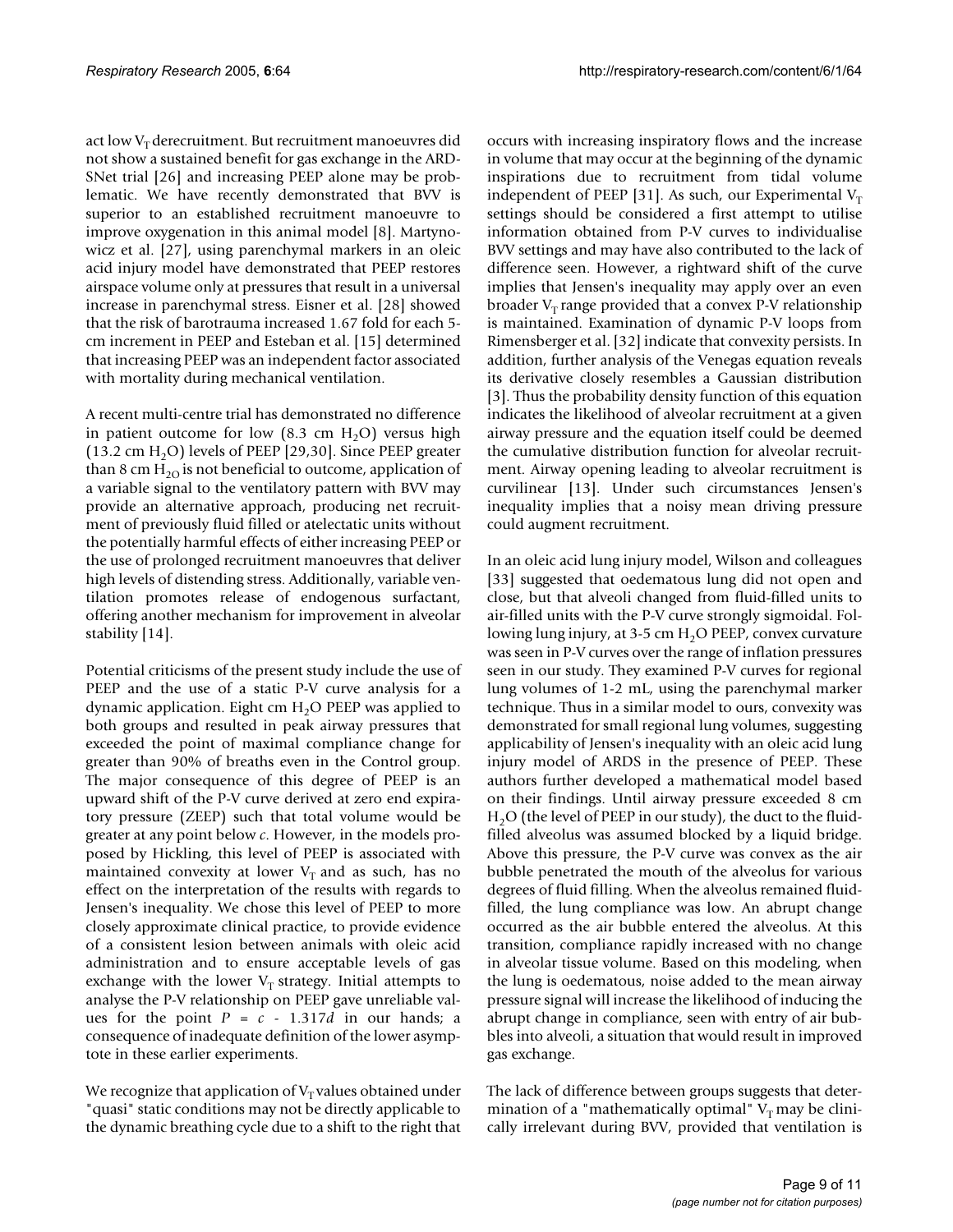occurring on the convex portion of the P-V curve. Adhering to the ARDSNet algorithm in this study assured that ventilation occurred on the convex portion of the curve in all animals. Knowing this may be advantageous due to the difficulties applying static curves to dynamic conditions listed above. Moreover, rigorous definition of the P-V relationship requires a finite time off the ventilator, can be difficult to analyse clinically, and imposes a potential risk for instability in gas exchange and mechanics during the manoeuvre. Pa $O<sub>2</sub>$  and compliance decreased in 18 of 22 animals immediately following P-V curve determination in the present study, providing credence to the above concerns. However, the results of the present study suggest that when ventilating with BVV, knowledge of the point of maximal compliance change on the convex portion of the P-V curve relative to  $V_T$  determined using the ARDSNet algorithm might permit adjustments in  $V_T$  in selected patients without the risk of excessive airway pressures. Finally, Jensen's inequality can be generalised and as such defining a simpler equation for the convex interval of the P-V curve under low  $V_T$  conditions is possible.

We chose to examine only intratracheal IL-8 levels as a marker of inflammatory changes in the present study as previous work in our laboratory did not demonstrate measurable effects on tumour necrosis factor α, IL-6 or IL-10 in this porcine oleic acid model [11]. The high level of tracheal fluid IL-8 measured in both groups is comparable to our previous results. Similar cytokine levels for the two ventilatory approaches suggest that the inflammatory injury was comparable.

# **Conclusion**

In this porcine model of acute lung injury, "mathematically optimised" P-V curve fitting to calculate the mean  $V_T$ /kg about which to centre variable ventilation yielded a broad range for this calculated volume. Although not clearly advantageous over the standard approach – low  $V_T$ as determined by the ARDSNet algorithm  $-V_T$  selected mathematically according to the point of maximal compliance change on the P-V curve, in combination with a variable pattern of ventilation, may permit some leeway in  $V_T$  settings provided that airway pressures are maintained within acceptable limits. This study also indicates that the standard ARDSNet algorithm assures ventilation is occurring on the convex portion of the P-V curve with this model. Application of Jensen's inequality provides theoretical proof of why a noisy or variable ventilatory approach is advantageous under these circumstances.

# **Competing interests**

Dr. Mutch is co-founder of Biovar Life Support Inc., which has developed the mechanical ventilator described in this paper. Worldwide exclusive rights to this ventilator have been licensed to Respironics Inc. To date no ventilators have been sold clinically. In the event of sales of this ventilator, Dr. Mutch and the University of Manitoba would stand to gain financially. None of the other authors have a financial interest in the ventilator.

# **Authors' contributions**

M.R.G. supervised conduct of the experiments, helped analyse the data and helped write the paper. C.J.H. was responsible for conduct of the experiments as a fellow in the Anesthesia Laboratory. J.F.B. did the Jensen's inequality modelling and the statistical analysis related to the P-V curve fitting. L.G.G. helped with the experiments, data retrieval and collation and table and figure production. B.M.M. supervised the cytokine assays and their interpretation and helped write the paper. W.A.C.M. conceived the study, analysed and interpreted data and helped write the paper.

# **Acknowledgements**

The authors thank Respironics Inc. for providing the Esprit ventilator for the study and the hardware and software development for BVV as well as financial support. The authors also thank Biovar Life Support Inc. for financial support. We thank Elizabeth Walker for carrying out the cytokine assays.

# **References**

- 1. Hickling KG: **[The pressure-volume curve is greatly modified](http://www.ncbi.nlm.nih.gov/entrez/query.fcgi?cmd=Retrieve&db=PubMed&dopt=Abstract&list_uids=9655729) [by recruitment.](http://www.ncbi.nlm.nih.gov/entrez/query.fcgi?cmd=Retrieve&db=PubMed&dopt=Abstract&list_uids=9655729)** *Am J Respir Crit Care Med* 1998, **158:**194-202.
- 2. Hickling KG: **[Best compliance during a decremental, but not](http://www.ncbi.nlm.nih.gov/entrez/query.fcgi?cmd=Retrieve&db=PubMed&dopt=Abstract&list_uids=11208628) [incremental, positive end-expiratory pressure trial is related](http://www.ncbi.nlm.nih.gov/entrez/query.fcgi?cmd=Retrieve&db=PubMed&dopt=Abstract&list_uids=11208628) to open-lung positive end-expiratory pressure: a mathemat[ical model of acute respiratory distress syndrome lungs.](http://www.ncbi.nlm.nih.gov/entrez/query.fcgi?cmd=Retrieve&db=PubMed&dopt=Abstract&list_uids=11208628)** *Am J Respir Crit Care Med* 2001, **163:**69-78.
- 3. Venegas JG, Harris RS, Simon BA: **[A comprehensive equation for](http://www.ncbi.nlm.nih.gov/entrez/query.fcgi?cmd=Retrieve&db=PubMed&dopt=Abstract&list_uids=9451661) [the pulmonary pressure-volume curve.](http://www.ncbi.nlm.nih.gov/entrez/query.fcgi?cmd=Retrieve&db=PubMed&dopt=Abstract&list_uids=9451661)** *J Appl Physiol* 1998, **84:**389-395.
- 4. Harris RS, Hess DR, Venegas JG: **[An objective analysis of the](http://www.ncbi.nlm.nih.gov/entrez/query.fcgi?cmd=Retrieve&db=PubMed&dopt=Abstract&list_uids=10673182) [pressure-volume curve in the acute respiratory distress](http://www.ncbi.nlm.nih.gov/entrez/query.fcgi?cmd=Retrieve&db=PubMed&dopt=Abstract&list_uids=10673182) [syndrome.](http://www.ncbi.nlm.nih.gov/entrez/query.fcgi?cmd=Retrieve&db=PubMed&dopt=Abstract&list_uids=10673182)** *Am J Respir Crit Care Med* 2000, **161:**432-439.
- 5. The Acute Respiratory Distress Syndrome Network: **[Ventilation](http://www.ncbi.nlm.nih.gov/entrez/query.fcgi?cmd=Retrieve&db=PubMed&dopt=Abstract&list_uids=10793162) with lower tidal volumes as compared with traditional tidal [volumes for acute lung injury and the acute respiratory dis](http://www.ncbi.nlm.nih.gov/entrez/query.fcgi?cmd=Retrieve&db=PubMed&dopt=Abstract&list_uids=10793162)[tress syndrome.](http://www.ncbi.nlm.nih.gov/entrez/query.fcgi?cmd=Retrieve&db=PubMed&dopt=Abstract&list_uids=10793162)** *N Engl J Med* 2000, **342:**1301-1308.
- 6. Brewster JF, Graham MR, Mutch WAC: **Convexity, Jensen's inequality and benefits of noisy mechanical ventilation.** *J R Soc Interface* 2005, **2:**393-6.
- 7. Jensen JL: **Sur les functions convexes et les inégualités entre les valeurs moyennes.** *Acta Math* 1906, **30:**175-193.
- 8. Funk DJ, Graham MR, Girling LG, Thliveris JA, McManus BM, Walker EK, Rector ES, Hillier C, Scott JE, Mutch WAC: **[A comparison of](http://www.ncbi.nlm.nih.gov/entrez/query.fcgi?cmd=Retrieve&db=PubMed&dopt=Abstract&list_uids=15563376) [biologically variable ventilation to recruitment manoeuvres](http://www.ncbi.nlm.nih.gov/entrez/query.fcgi?cmd=Retrieve&db=PubMed&dopt=Abstract&list_uids=15563376) [in a porcine model of acute lung injury.](http://www.ncbi.nlm.nih.gov/entrez/query.fcgi?cmd=Retrieve&db=PubMed&dopt=Abstract&list_uids=15563376)** *Respir Res* 2004, **5:**22.
- 9. Mutch WAC, Graham MR, Girling LG, Brewster JF: **[Fractal ventila](http://www.ncbi.nlm.nih.gov/entrez/query.fcgi?cmd=Retrieve&db=PubMed&dopt=Abstract&list_uids=15882460)[tion enhances respiratory sinus arrhythmia.](http://www.ncbi.nlm.nih.gov/entrez/query.fcgi?cmd=Retrieve&db=PubMed&dopt=Abstract&list_uids=15882460)** *Respir Res* 2005, **6:**41.
- 10. Ross S: *A First Course in Probability* 6th edition. Upper Saddle River, NJ, USA:Prentice Hall; 2002.
- 11. Mutch WAC, Lefevre GR: **[Health, 'small-worlds', fractals and](http://www.ncbi.nlm.nih.gov/entrez/query.fcgi?cmd=Retrieve&db=PubMed&dopt=Abstract&list_uids=12761464) [complex networks: an emerging field.](http://www.ncbi.nlm.nih.gov/entrez/query.fcgi?cmd=Retrieve&db=PubMed&dopt=Abstract&list_uids=12761464)** *Med Sci Monit* 2003, **9:**MT19-MT23.
- 12. Boker A, Graham MR, Walley KR, McManus BM, Girling LG, Walker E, Lefevre GR, Mutch WAC: **[Improved arterial oxygenation](http://www.ncbi.nlm.nih.gov/entrez/query.fcgi?cmd=Retrieve&db=PubMed&dopt=Abstract&list_uids=11850336) with biologically variable or fractal ventilation using low tidal [volumes in a porcine model of acute respiratory distress](http://www.ncbi.nlm.nih.gov/entrez/query.fcgi?cmd=Retrieve&db=PubMed&dopt=Abstract&list_uids=11850336) [syndrome.](http://www.ncbi.nlm.nih.gov/entrez/query.fcgi?cmd=Retrieve&db=PubMed&dopt=Abstract&list_uids=11850336)** *Am J Respir Crit Care Med* 2002, **165:**456-462.